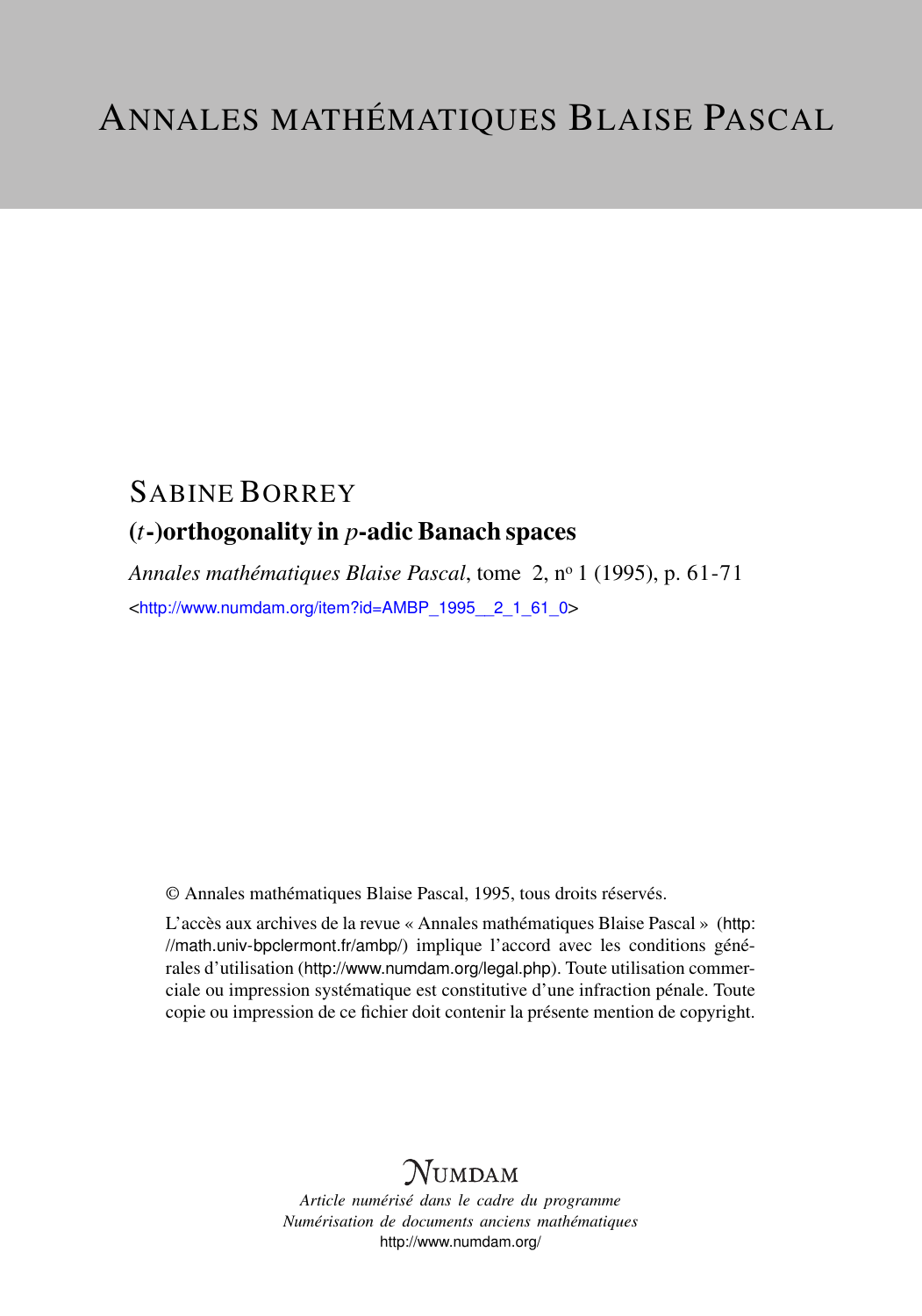Ann. Math. Blaise Pascal, Vol. 2,  $N^{\circ}$  1, 1995, pp.61-71

# (t-)ORTHOGONALITY IN P-ADIC BANACH SPACES

#### Sabine Borrey

Abstract. Let  $(E, || \cdot ||)$  be a Banach space over K. We shall prove that orthogonality in  $E$  can be expressed in terms of distances to convex hulls of points in  $E$  instead of distances to the linear hulls of these same points, which gives in fact a new characterization of orthogonality. Also, for an absolutely convex, weakly c'-compact subset of a Banach space having the Hahn-Banach extension property, an equivalent condition is given for the compactoidness of the set.

1991 Mathematics subject classification : 46S10

#### INTRODUCTION

(For unexplained terms, see below). Since 1986, when it was proved in [8] that each weakly c'-compact set is c-compact (and hence compactoid) in case E is a Banach space with a base, the following question kept popping up :

Is every weakly c'-compact set in a strongly polar K-Banach space necessarily c'-compact? Progress came about in 1989 ( $\{1\}$ , theorem 5.2.13) when this could be proved for an arbitrary Banach space over a spherically complete K and even more in 1992, when it was proved that this statement is also true assuming the continuum hypothesis and assuming K to have the cardinality of the continuum  $([5]$ , theorem 2.5). The general question for  $K$  not spherically complete however, remains open. In order to pursue the answer still further, I studied the technique used for the proof in [1]. Kernel of this technique is the relationship between a closed, absolutely convex subset A of E and  $A/\overline{A}^i$  and more particularly, the relationship between (t-)orthogonality in E and in  $A/\overline{A^i}$ . This led to a new characterization of orthogonality in E (theorem 2.4) and also sheds some new light on the open problem stated above, in case E has the Hahn-Banach extension property. (Paragraph 3). As an important result, an equivalent condition for the compactoidness of a set is given.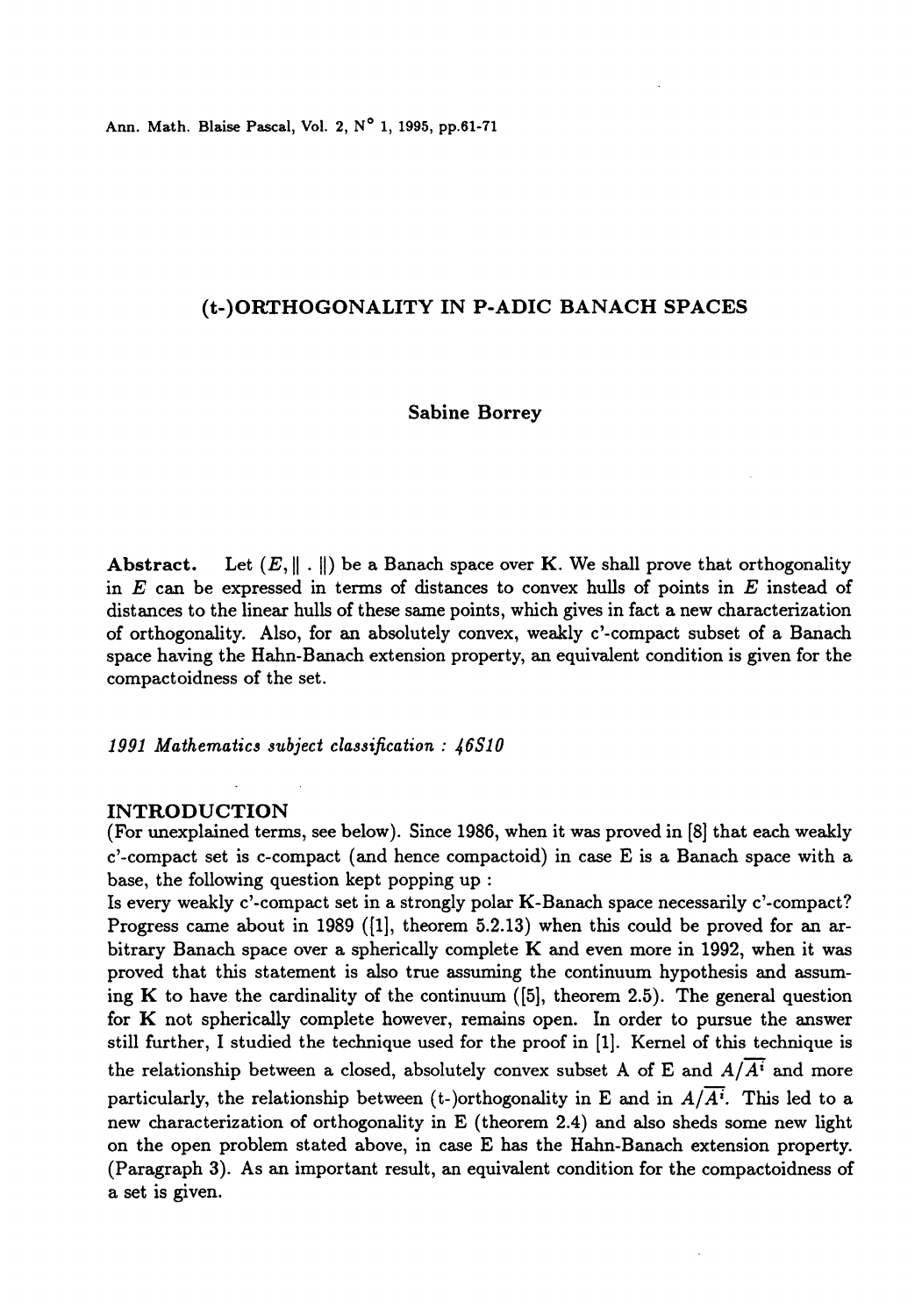### NOTATIONS AND PRELIMINARIES

Throughout the text,  $\bf{K}$  is a complete non-trivially valued field with valuation  $|.|$  and  $\bf{k}$ is its residue class field. We denote by  $|K^*|$  the valuegroup of K. We put  $B(0, 1) = \{\lambda \in$  $K \mid |\lambda| \leq 1$  and  $B(0,1^-) = {\lambda \in K \mid |\lambda| < 1}$ . If the valuation on K is discrete, there exists  $\rho \in B(0,1^-)$  such that  $|K^*| = {|\rho|^n | n \in \mathbb{Z}}$  and  $B(0,1^-) = B(0, |\rho|)$ . We denote by  $\pi_1 : B(0,1) \to \mathbf{k} : \lambda \to \overline{\lambda} = \lambda + B(0,1^-)$  the canonical surjection.

Throughout E is a K-Banach space with norm  $||.||.$  We write  $(E, ||.||).$ 

For  $S \subset E$ , we denote by  $\cos$  the absolutely convex (a.c.) hull of S, by  $\overline{co}S$  the closure of  $coS$  and by  $[S]$  the linear hull of S.

For an absolutely convex subset A of E, we put  $A^i = {\lambda a \mid \lambda \in B(0,1^{-})}, a \in A}$  and by  $\partial A = A\backslash \overline{A^i}$ . Note that  $A^i$  and  $\overline{A^i}$  are absolutely convex.

For  $A \subset E$  absolutely convex and closed, we denote by  $\pi : A \to A/\overline{A^i} : x \to x + \overline{A^i}$  the canonical surjection. The quotient  $V_A = A/\overline{A^i}$  is, in a natural way, a k-vector space. The formula  $\|\pi(x)\| = \inf\{\|x - a\| \mid a \in \overline{A^i}\}\$ defines a norm on  $V_A$  for which renders it a k-Banach space ([3], proposition 3.2). If  $A = \overline{co}X$ , then  $V_A = [\overline{\pi(X)}]$ . ([3], proposition 3.4).

## 1. THE DISTANCE FUNCTION

1.1.LEMMA : Let  $x \in E$  and  $\emptyset \neq B \subset E$ . Then  $dist(x, B) = dist(x, \overline{B})$ .

1.2.LEMMA : Let  $B \subset E$  be a.c. Then  $\overline{B^i} = (\overline{B})^i$ . Proof : Straightforward.

1.3.LEMMA : Let  $(a_i)_{i\in I}$  be a family in E. Then  $z \in co(a_i \mid i \in I)^i$  if and only if there exists  $J \subset I$  finite and  $(\lambda_j)_{j \in J} \subset B(0, 1^-)$  such that  $z = \sum_{j \in J} \lambda_j a_j$ .

Proof : Straightforward

1.4.PROPOSITION : Let  $(a_i)_{i \in I}$  be a family in  $E \setminus \{o\}$  and put  $A = \overline{co}(a_i | i \in I)$ . Then for each  $i \in I$ ,  $dist(a_i, A^i) \geq dist(a_i, \overline{co}(a_j \mid j \neq i)).$ 

Proof : According to lemma 1.1, it suffices to prove that for each  $i \in I$ ,  $dist(a_i, A^i) \geq$  $dist(a_i, co(a_i | j \neq i))$ . Now, as  $\overline{co(a_i | j \in I)^i} = \overline{A^i}$  (lemma 1.2), it follows by lemma 1.1 that for  $x \in E$ ,  $dist(x, \overline{A^i}) = dist(x, co(a_j \mid j \in I)^i)$ .

Choose  $i \in I$  and let  $z \in co(a_j | j \in I)^i$ . We are going to calculate  $||a_i - z||$ . According to lemma 1.3,  $z = \sum_{i} \lambda_{j}.a_{j}$  where  $J \subset I$  is finite and  $(\lambda_{j})_{j \in J} \subset B(0,1^{-}).$ jEJ

There are two cases to consider :

i)  $i \notin J$ . Then  $||a_i - z|| \ge dist(a_i, co(a_j \mid j \neq i))$ , since  $z \in co(a_j \mid j \neq i)$ .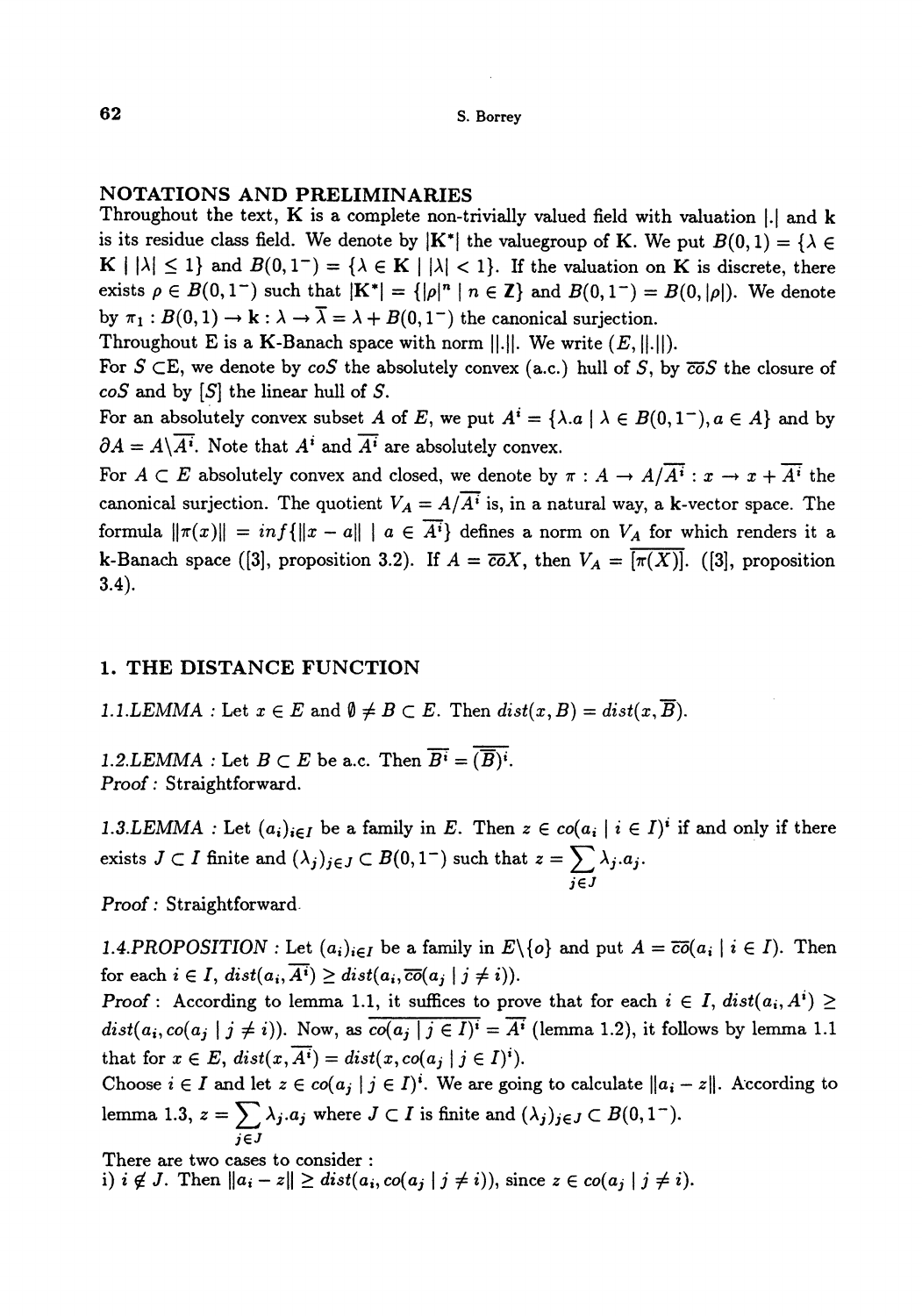ii) 
$$
i \in J
$$
. Then  $||a_i - z|| = ||(1 - \lambda_i)a_i - \sum_{j \in J \setminus \{i\}} \lambda_j.a_j|| = ||a_i - \sum_{j \in J \setminus \{i\}} \frac{\lambda_j}{1 - \lambda_i} a_j||$ , since  $|1 - \lambda_i| = 1$ .

Now,  $\sum_{j \in J \setminus \{i\}} \frac{\gamma_j}{1-\lambda_i} a_j \in co(a_j \mid j \neq i)$  and thus  $||a_i - z|| \ge dist(a_i, co(a_j \mid j \neq i)).$ 

Hence, for each  $z \in co(a_j | j \in I)^i$ ,  $||a_i - z|| \ge dist(a_i, co(a_j | j \neq i))$  and thus  $dist(a_i, \overline{A^i}) \ge$  $dist(a_i, co(a_j | j \neq i))$ , which completes the proof.

1.5. COROLLARY : Let  $t \in (0,1)$ , let  $(a_i)_{i \in I}$  be a (t-)orthogonal family in  $(E, \|\cdot\|)$  and put  $A = \overline{co}(a_i \mid i \in I)$ . Then for each  $i \in I$ ,  $\|\pi(a_i)\| \geq dist(a_i, co(a_i \mid j \neq i)) \geq (t)$ .  $\|a_i\|$ .

Proof: According to proposition 1.4, for each  $i \in I$ ,  $dist(a_i, \overline{A^i}) \geq dist(a_i, \overline{co}(a_i \mid j \neq i)).$ On the other hand, for each  $i \in I$ ,  $dist(a_i, \overline{co}(a_j \mid j \neq i)) \geq dist(a_i, \overline{\lceil\{a_j \mid j \neq i\}\rceil} \geq (t) \lceil a_i \rceil$ and the statement follows, since  $\|\pi(a_i)\| = dist(a_i, \overline{A^i})$ . (See preliminaries).

1.6.LEMMA : Let  $(a_i)_{i\in I}$  be a family in E such that for each  $i \in I$ ,  $dist(a_i, co(a_i \mid j \neq j])$  $(i)$  > 0. Then  $(a_i)_{i \in I}$  is a linearly independent family in E.

**Proof**: Let  $J \subset I$  be finite and let  $(\lambda_j)_{j \in J} \subset K^*$ . It is no restriction to assume that  $\max_{j\in J} |\lambda_j| = 1$ . Choose  $j_o \in J$  such that  $|\lambda_{j_o}| = 1$ .

Then 
$$
\|\sum_{j\in J} \lambda_j a_j\| = \|a_{j_o} + \sum_{j\in J} \frac{\lambda_j}{\lambda_{j_o}} a_j\| \ge dist(a_{j_o}, co(a_j \mid j \neq j_o)) > 0.
$$

Hence,  $(a_i)_{i \in I}$  is a linearly independent family in E.

#### 2. THE IMAGE BY  $\pi$  OF A FAMILY IN E

2.1.THEOREM : Let  $(a_i)_{i\in I}$  be a family in E and put  $A = \overline{co}(a_i \mid i \in I)$ . Then we have the following :

i) If for each  $i \in I$ ,  $dist(a_i, \overline{co}(a_j \mid j \neq i)) > 0$ , then  $(\pi(a_i))_{i \in I}$  is a linearly independent family in  $V_A$ .

ii) If there exists a  $t \in (0,1)$  such that for each  $i \in I$ ,  $dist(a_i, \overline{co}(a_j \mid j \neq i)) \geq (t) \cdot ||\pi(a_i)|| >$ 0, then  $(\pi(a_i))_{i\in I}$  is a (t-)orthogonal base of  $(V_A, ||.||)$ .

Proof : First note that for each  $i \in I$ ,  $a_i \neq o$ . Now, let  $J \subset I$  be finite and let  $(\lambda_j)_{j\in J} \subset \mathbf{k}^*$ . For each  $j \in J$ , we choose  $\mu_j \in B(0,1)$  such that  $\pi_1(\mu_j) = \lambda_j$ . Both for i) as for ii), we have to calculate  $\|\sum \lambda_j.\pi(a_j)\| = dist(\sum \mu_j.a_j,\overline{A^i})$  or equivalently, jEJ jEJ

 $dist(\sum \mu_j.a_j, \, co(a_i \mid i \in I)^t).$  (Lemma 1.2). (Note also that by lemma 1.6,  $\sum \mu_j.a_j \neq o$ ).  $j \in J$  . The set of the set of the set of the set of the set of the set of the set of the set of the set of the set of the set of the set of the set of the set of the set of the set of the set of the set of the set of the

We proceed with the proof of both statements :

Therefore, we consider  $z = \sum_{m} \nu_m a_m \in co(a_i | i \in I)^i$  (by lemma 1.3, this means that  $m \in M$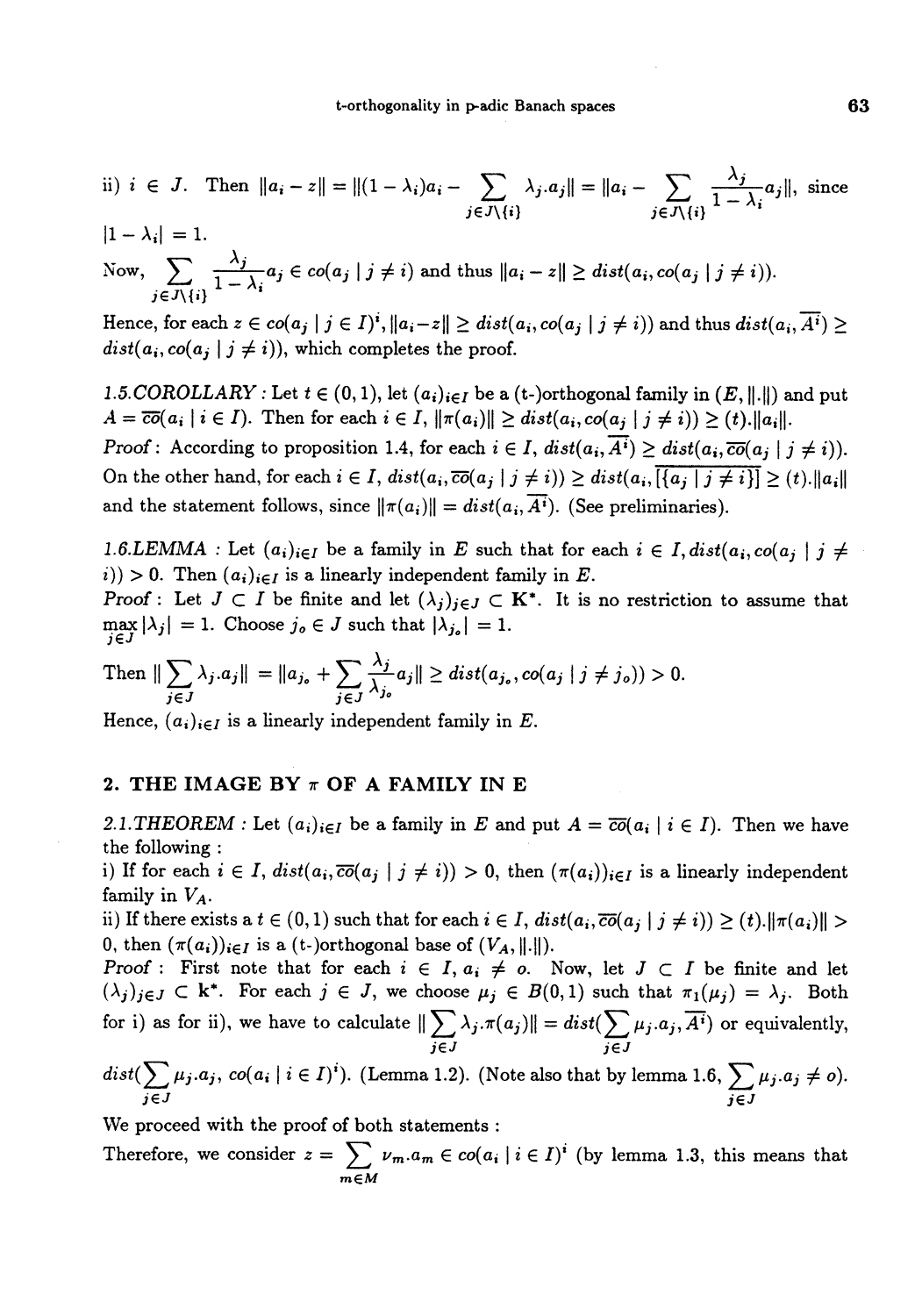$M\subset I$  is finite and that  $\nu_m\in B(0,1^-)$  for each  $m\in M)$  and we calculate  $\|\sum \mu_j.a_j-z\|.$  $j \in J$ 

i) Let 
$$
j_0 \in J
$$
. Since  $|\mu_{j_0}| = 1$ , we have the following :  $||\sum_{j\in J} \mu_j.a_j - z|| = ||a_{j_0} + \sum_{j\in J\setminus\{j_0\}} \frac{\mu_j}{\mu_{j_0} - \nu_{j_0}} a_j - \sum_{m\in M\setminus\{j_0\}} \frac{\nu_m}{\mu_{j_0} - \nu_{j_0}} a_m||$  if  $j_0 \in M$ .  $||\sum_{j\in J} \mu_j.a_j - z|| = ||a_{j_0} + \sum_{j\in J\setminus\{j_0\}} \frac{\mu_j}{\mu_{j_0}} a_j - \sum_{m\in M\setminus\{j_0\}} \frac{\nu_m}{\mu_{j_0}} a_m||$  if  $j_0 \notin M$ . It follows that  $||\sum_{j\in J} \mu_j.a_j - z|| \geq dist(a_{j_0}, co(a_i | i \neq j_0)).$  Consequently,  $dist(\sum_{j\in J} \mu_j.a_j, co(a_i | i \in I)^i) \geq dist(a_{j_0}, co(a_i | i \neq j_0)) > 0$ , and thus  $||\sum_{j\in J} \lambda_j.\pi(a_j)|| > 0$ .  $ii)$  First note that  $(\pi(a_i))_{i\in I} \subset V_A \setminus \{o\}$ . On the other hand, it suffices to prove that

 $(\pi(a_i))_{i\in I}$  is a (t-)orthogonal family in  $(V_A, ||.||)$  since  $V_A = [\{\pi(a_i) \mid i \in I\}]$ . (See preliminaries). Put  $\alpha = \max_{j \in J} ||\pi(a_j)||$  and choose  $j_o \in J$  such that  $||\pi(a_{j_o})|| = \alpha$ . In the same way

as above, 
$$
\|\sum_{j\in J} \mu_j.a_j - z\| \ge dist(a_{j_o}, co(a_i \mid i \neq j_o))
$$
 and thus  $\|\sum_{j\in J} \mu_j.a_j - z\| \ge (t). \|\pi(a_{j_o})\|$   
=  $(t). \alpha = (t). \max_{j\in J} \|\pi(a_j)\|$ . It follows immediately that  $\|\sum_{j\in J} \lambda_j.\pi(a_j)\| \ge (t). \max_{j\in J} \|\pi(a_j)\|$ .

2.2.COROLLARY : Let  $t \in (0,1)$ , let  $(a_i)_{i \in I}$  be a (t-)orthogonal family in  $(E, \|\cdot\|)$  and put  $A = \overline{co}(a_i \mid i \in I)$ . Then  $(\pi(a_i))_{i \in I}$  is a (t-)orthogonal base of  $(V_A, \|.\|)$ .

Proof : According to theorem 2.1, it suffices to prove that for each  $i \in I$ ,  $dist(a_i, \overline{co}(a_j))$  $j \neq i$ ))  $\geq (t)$ .  $\|\pi(a_i)\| > 0$ . So, let  $i \in I$ . We deduce from corollary 1.5 that  $\|\pi(a_i)\| > 0$ . On the other hand,  $dist(a_i, \overline{co}(a_i | j \neq i)) \geq dist(a_i, \overline{|\{a_i | j \neq i\}|} \geq (t) \cdot ||a_i|| \geq (t) \cdot ||\pi(a_i)||$ and we are done.

2.3.PROPOSITION : Let  $A \subset E$  be a.c. and closed and let  $(s_i)_{i \in I}$  be an orthogonal family in  $(V_A, \|\cdot\|)$ . If for each  $i \in I$ , we can choose  $a_i \in \partial A$  such that  $\pi(a_i) = s_i$  and  $||a_i|| = ||\pi(a_i)||$ , then  $(a_i)_{i \in I}$  is an orthogonal family in  $(E, ||.||)$ .

Proof: Let  $J \subset I$  be finite and let  $(\lambda_j)_{j \in J} \subset \mathbf{K}^*$ . Put  $\alpha = \max_{j \in J} ||\lambda_j a_j||$  and put  $J_1 = \{j \in I\}$  $J \mid \|\lambda_j.a_j\| = \alpha\}.$  Choose  $\lambda \in \mathbb{K}$  such that  $|\lambda| = \max_{j \in J} |\lambda_j|$  and put  $J_2 = \{j \in J \mid |\lambda_j| = \alpha\}$  $|\lambda|$ .

Then 
$$
\|\sum_{j\in J_1} \lambda_j.a_j\| = |\lambda| \cdot \|\sum_{j\in J_1} \frac{\lambda_j}{\lambda}a_j\| \ge |\lambda| \cdot \max_{j\in J_1} |\frac{\overline{\lambda_j}}{\lambda}| \cdot \|\pi(a_j)\| = |\lambda| \cdot \max_{j\in J_2} \|\pi(a_j)\| = |\lambda| \cdot \max_{j\in J_2} \|\pi(a_j)\| = |\lambda| \cdot \max_{j\in J_2} \|\lambda_j.a_j\| = \alpha.
$$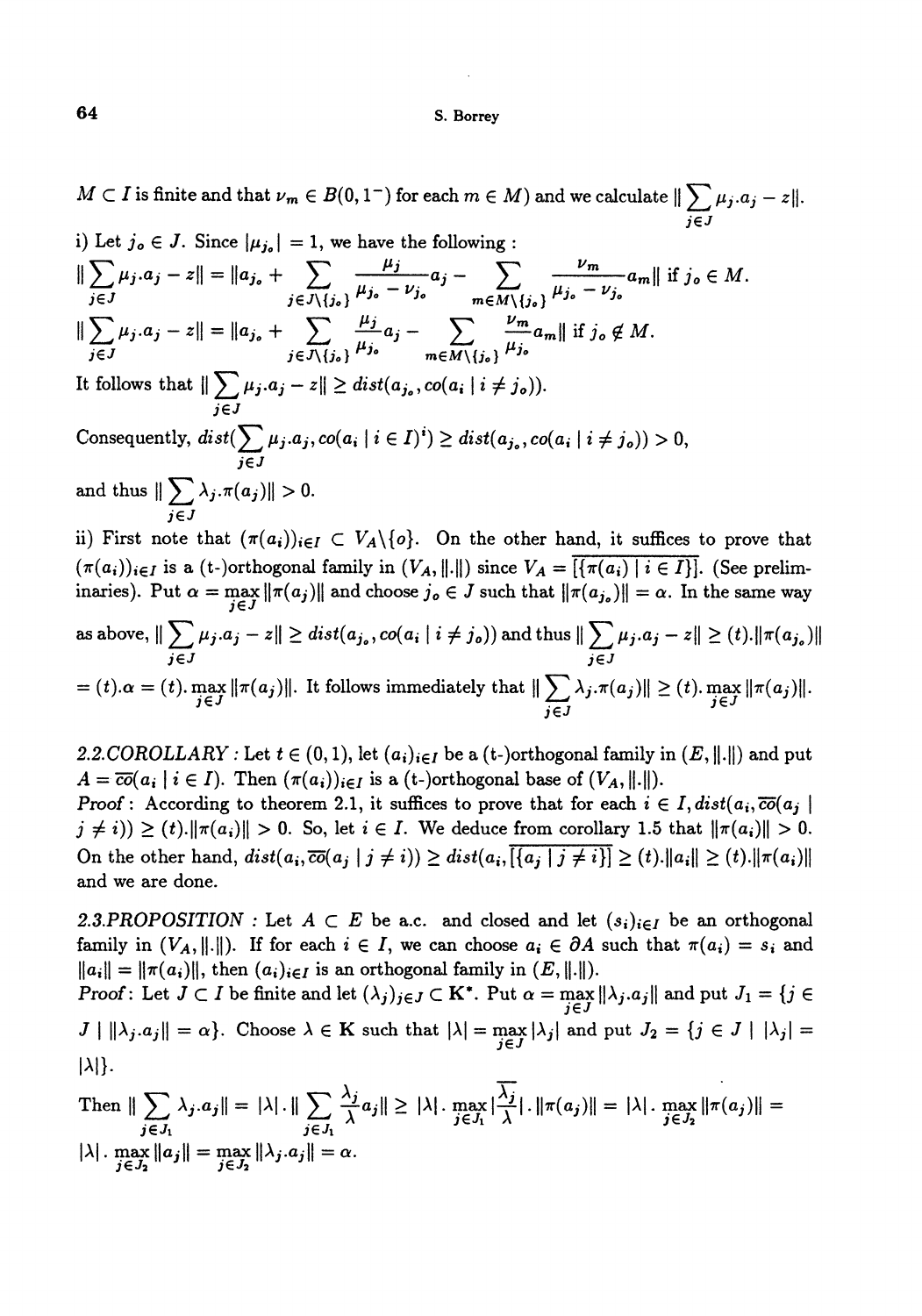Hence, 
$$
\|\sum_{j\in J} \lambda_j.a_j\| = \|\sum_{j\in J_1} \lambda_j.a_j\| = \alpha = \max_{j\in J} \|\lambda_j.a_j\|.
$$

2.4. THEOREM : Let  $(a_i)_{i \in I}$  be a family in  $E\setminus\{o\}$  and put  $A = \overline{co}(a_i \mid i \in I)$ . Then the following are equivalent :

i)  $(a_i)_{i\in I}$  is an orthogonal family in  $(E, \|\cdot\|)$ ;

ii) For each  $i \in I$ ,  $dist(a_i, \overline{co}(a_i \mid j \neq i)) = ||a_i||$ . Proof :<br>  $\cdots$   $\cdots$   $\cdots$   $\cdots$   $\cdots$   $\cdots$   $\cdots$   $\cdots$   $\cdots$   $\cdots$   $\cdots$   $\cdots$   $\cdots$   $\cdots$   $\cdots$   $\cdots$   $\cdots$   $\cdots$   $\cdots$   $\cdots$   $\cdots$   $\cdots$   $\cdots$   $\cdots$   $\cdots$   $\cdots$   $\cdots$   $\cdots$   $\cdots$   $\cdots$   $\cdots$   $\cdots$   $\cdots$   $\cdots$   $\cdots$   $\$ 

 $(i) \Rightarrow ii)$ : Since for each  $i \in I$ ,  $dist(a_i, \overline{\{\{a_j \mid j \neq i\}\}} = \|a_i\|$ , the statement follows easily. ii)  $\Rightarrow$  i) : From proposition 1.4, we deduce that  $||\pi(a_i)|| = ||a_i||$ . According to proposition 2.3, it suffices to prove that  $(\pi(a_i))_{i\in I}$  is an orthogonal family in  $(V_A, \|\cdot\|)$ . This, however follows immediately from the second part of theorem 2.1.

2.5. REMARK : Regarding theorem 2.4, one could ask if the following more general question is true as well :

Let  $(a_i)_{i \in I}$  be a family in  $E \setminus \{o\}$  and put  $A = \overline{co}(a_i | i \in I)$ . Are the following statements necessarily equivalent ?

i) There exists  $t \in (0,1]$  such that  $(a_i)_{i \in I}$  is a t-orthogonal family in  $(E, ||.||)$ ;

ii) For each  $i \in I$ ,  $dist(a_i, \overline{co}(a_j \mid j \neq i)) \geq t$ .  $||a_i||$ .

The implication i)  $\Rightarrow$  ii) is stated in corollary 1.5. The other implication is true in case  $t = 1$ . For  $t \in (0,1)$  however, the answer is no in general. To see this, consider the following example, obtained by C. Perez-Garcia through informal communication :

Put  $K = Q_2$  and  $t = \frac{1}{2}$ . Let  $a = (2, 8, \frac{1}{4})$ ;  $b = (1, 8, \frac{1}{2})$  and  $c = (2, 4, 2)$ .

Then  $dist(a, co(b, c)) \geq \frac{1}{2}$ .  $||a||$ ,  $dist(b, co(a, c)) \geq \frac{1}{2}$ .  $||b||$  and  $dist(c, co(a, b)) \geq \frac{1}{2}$ .  $||c||$ . On the other hand,  $||2a + b + \frac{1}{2}c|| < \frac{1}{2} max{||2a||, ||b||, ||\frac{1}{2}c||} = 1.$ 

However, we do have the following :

2.6.PROPOSITION : Let  $(a_i)_{i\in I}$  and A be as in remark 2.5 and suppose there exists  $t \in (0,1)$  such that for each  $i \in I$ ,  $dist(a_i, \overline{co}(a_j \mid j \neq i)) \geq t$ .  $||a_i||$ .

Then, for each  $i \in I$ ,  $dist(a_i, \overline{\{a_j \mid j \in J_i\}}] \ge t$ .  $||a_i||$  where  $J_i = \{j \in I \setminus \{i\} \mid ||a_j|| \ge ||a_i||\}$ . Proof : Let  $i \in I$  and let  $L \subset J_i$  be finite. For  $(\lambda_j)_{j \in L} \subset K^*$ , we have to calculate  $\sum_{i} \lambda_{j}.a_{j}$ ||. (Lemma 1.1). jEL

Put  $\lambda_i = -1, M = L \cup \{i\}$  and choose  $j_o \in M$  such that  $|\lambda_{j_o}| = \max_{j \in M} |\lambda_j|$ .

Then, 
$$
||a_i - \sum_{j \in L} \lambda_j a_j|| = ||\sum_{j \in M} \lambda_j a_j|| = |\lambda_{j_o}| ||\sum_{j \in M} \frac{\lambda_j}{\lambda_{j_o}} a_j|| \ge |\lambda_{j_o}|
$$
. $dist(a_{j_o}, \overline{co}(a_j \mid j \neq i))$   
\n $\ge t. |\lambda_{j_o}| ||a_{j_o}|| \ge t. |\lambda_{j_o}| ||a_i|| \ge t. ||a_i||$ .

2.7.REMARK : We can formulate a kind of converse for proposition 2.6. In fact, taking any closed a.c. subset A of E, we can construct a family in A satisfying similar properties as stated in proposition 2.6 (see proposition 2.10).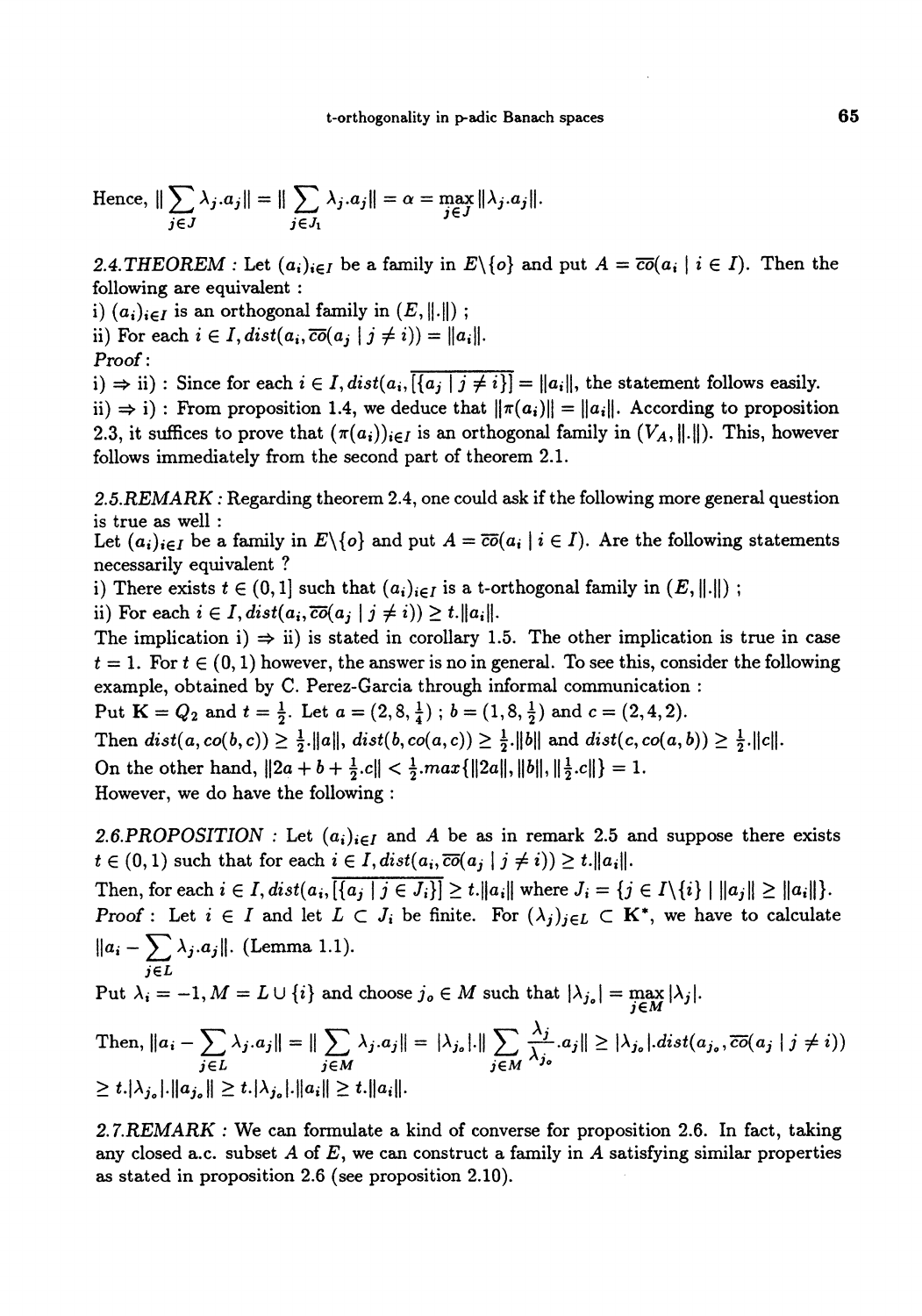2.8.CONSTRUCTION : Let  $(\alpha_n)_{n \in \mathbb{Z}}$  be a sequence in  $\mathbb{R}_+^*$  with the following properties : i)  $\alpha_o = 1$ ;

ii) For each  $n \in \mathbb{Z}, \alpha_{n+1} < \alpha_n$ ;

iii)  $\lim_{n \to +\infty} \alpha_n = 0$  and  $\lim_{n \to -\infty} \alpha_n = +\infty$ ;

iv)  $\lim_{n \to +\infty} \frac{\alpha_{n+1}}{\alpha_n} > 0$  and  $\lim_{n \to -\infty} \frac{\alpha_{n+1}}{\alpha_n} > 0$ .

As an example of such a sequence, we can choose  $\alpha_n = t^n (n \in \mathbb{Z})$  where  $t \in (0,1)$  or  $\alpha_n = \frac{1}{n}$  for  $n \in \mathbb{N}_o$  and  $\alpha_n = -n$  for  $n \in \mathbb{Z}\backslash\mathbb{N}$ .

2.9.PROPOSITION : Let  $A \subset E$  be a.c. and closed and let  $(\alpha_n)_{n \in \mathbb{Z}}$  be a sequence with the properties stated in 2.8. For  $x \in V_A$ , we define  $p(x)$  as follows :

i) If  $x = 0$ , we put  $p(x) = 0$ ;

ii) If  $x \neq 0$ , there exists  $n \in \mathbb{Z}$  such that  $\alpha_{n+1} \leq ||x|| < \alpha_n$ . We put  $p(x) = \alpha_{n+1}$ . Then p is a norm on  $V_A$  equivalent to  $||.||.$ 

**Proof:** We leave it to the reader to prove that p is a norm on  $V_A$ . To prove the equivalence of both norms, we proceed as follows :

a) It is clear that  $p(x) \le ||x||$ , for each  $x \in V_A \setminus \{o\}.$ 

b) Now, for  $x \in V_A \setminus \{o\}$ , there exists  $n \in \mathbb{Z}$  such that  $\alpha_{n+1} \leq ||x|| < \alpha_n$ . Obviously,  $p(x) = \alpha_{n+1} \ge \frac{\alpha_{n+1}}{\alpha_n} \cdot \alpha_n > \frac{\alpha_{n+1}}{\alpha_n}$ . (In the other hand, there exists  $\varepsilon > 0$  such that for each  $n \in \mathbb{Z}, \frac{\alpha_{n+1}}{\alpha_n} \geq \varepsilon$ . It follows that  $p(x) \geq \varepsilon$ .  $||x||$ .

2.10.PROPOSITION: Let  $A, (\alpha_n)_{n \in \mathbb{Z}}$  and p be as in proposition 2.9 and let  $(s_i)_{i \in I}$  be an orthogonal base of  $(V_A, p)$ . ([4], theorem 2.5). For each  $i \in I$ , let  $n_i$  be such that  $p(s_i) = \alpha_{n_i+1}$  and for each  $i \in I$ , choose  $a_i \in A$  such that  $\pi(a_i) = s_i$  and  $||s_i|| \le ||a_i|| < \alpha_{n_i}$ . Then we have the following :

i) For each  $i \in I$ ,  $dist(a_i, \overline{co}(a_j \mid j \neq i)) \geq \frac{\alpha_{n_i+1}}{\alpha_{n_i}}$ .  $||a_i||$ 

ii) For each  $i \in I$ ,  $dist(a_i, \overline{\{a_j \mid j \in J_i\}}] \ge \frac{\alpha_{n_i+1}}{\alpha_{n_i}}$ .  $||a_i||$  where  $J_i = \{j \in I \setminus \{i\} \mid ||a_j|| \ge$  $\|a_i\|\}$ 

iii) There exists  $t \in (0,1)$  such that  $(\pi(a_i))_{i \in I}$  is a t-orthogonal base of  $(V_A, \|\cdot\|)$ . Proof :

i) Let  $i \in I$  and let  $L \subset J_i$  be finite. For  $(\lambda_j)_{j \in L} \subset B(0,1)$ , we have to calculate  $-\sum_{j\in L} \lambda_j . a_j$ ||. (Lemma 1.1).

Now, 
$$
||a_i - \sum_{j \in L} \lambda_j.a_j|| \ge p(s_i - \sum_{j \in L} \overline{\lambda_j}.s_j) \ge p(s_i) = \alpha_{n_i+1} \ge \frac{\alpha_{n_i+1}}{\alpha_{n_i}} ||a_i||.
$$

ii) Let  $i\in I$  and let  $L\subset J_i$  be finite. For  $(\lambda_j)_{j\in L}\subset \mathrm{K}^*,$  we have to calculate  $\|a_i-\sum\limits_{j\in I}\|a_j\|^2$ jEL

(Lemma 1.1).

Put  $\lambda_i = -1, M = L \cup \{i\}$  and choose  $j_o \in M$  such that  $|\lambda_{j_o}| = \max_{i \in M} |\lambda_i|$ .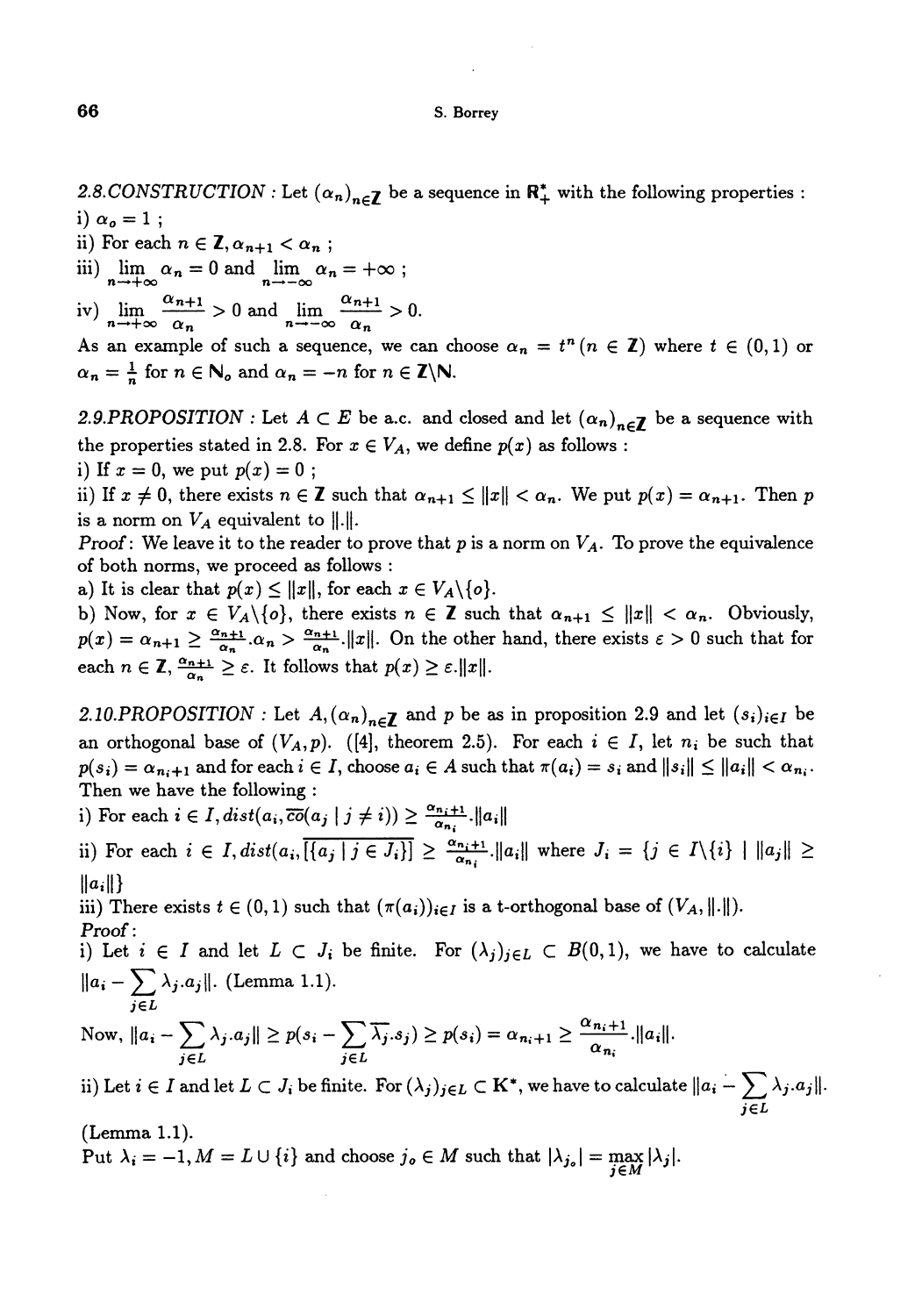Then, 
$$
||a_i - \sum_{j \in L} \lambda_j.a_j|| = |\lambda_{j_o}| \cdot ||\sum_{j \in M} \frac{\lambda_j}{\lambda_{j_o}}.a_j|| \geq |\lambda_{j_o}|.p(s_{j_o}) = |\lambda_{j_o}|.\alpha_{n_{j_o}+1} \geq |\lambda_{j_o}|.\alpha_{n_i+1} > |\lambda_{j_o}| \cdot \frac{\alpha_{n_i+1}}{\alpha_{n_i}}.||a_i|| \geq \frac{\alpha_{n_i+1}}{\alpha_{n_i}}.||a_i||
$$
 since obviously,  $|\lambda_{j_o}| \geq 1$ .  
\nHence,  $dist(a_i, \overline{\{\{a_j \mid j \in J_i\}\}} \geq \frac{\alpha_{n_i+1}}{\alpha_{n_i}}.||a_i||$ .  
\niii) There exists  $\varepsilon > 0$  such that for each  $x \in V_A$ ,  $p(x) \geq \varepsilon.||x||$ . Now, for  $J \subset I$  finite and for  $(\lambda_j)_{j \in J} \subset \mathbf{k}^*$ ,  $||\sum_{j \in J} \lambda_j.\pi(a_j)|| \geq p(\sum_{j \in J} \lambda_j.\pi(a_j)) = \max_{j \in J} |\lambda_j|.p(\pi(a_j)) \geq \varepsilon \cdot \max_{j \in J} |\lambda_j|.||\pi(a_j)||$  and

we are done.

2.11. COROLLARY : Let  $A \subset E$  be a.c and closed, let  $t \in (0,1)$  and for each  $n \in \mathbb{Z}$ , put  $\alpha_n = t^n$ . Suppose  $(a_i)_{i \in I}$  is a family in A with the properties stated in proposition 2.10. Then  $(a_i)_{i \in I}$  is a p-adic t-frame in E.

Proof : According to [7], definition 2.1 we have to prove that for  $n \in \mathbb{N}_o$  and  $\{i_1, ..., i_n\} \subset$  $I, Vol(a_{i_1},...,a_{i_n}) \geq t^{n-1}$ .  $||a_{i_1}||....||a_{i_n}||$ . (Recall that for  $n \in \mathbb{N}_o$  and  $x_1,...,x_n \in E$ ,  $Vol(x_1, ..., x_n) = ||x_1||$ .dist $(x_2, [x_1])$ .....dist $(x_n, [x_1, ..., x_{n-1}])$  and that this Volume Function is symmetrical. ([11], theorem 1.3). So, let  $n \in \mathbb{N}_o$  and  $\{i_1, ..., i_n\} \subset I$ . It is no restriction to assume that  $||a_{i_1}|| \ge ||a_{i_2}|| \ge ... \ge ||a_{i_n}||$ . According to proposition 2.10, for each  $k \in \{2, ..., n-1\}$  we have that  $dist(a_{i_k}, [a_{i_1}, ..., a_{i_{k-1}}]) \ge t$ . It follows immediately that  $Vol(a_{i_1},...,a_{i_n}) \geq t^{n-1}$ .  $||a_{i_1}||...||a_{i_n}||$ .

### 3. BANACH SPACES WITH THE HAHN-BANACH EXTENSION PROP-ERTY

3.1.REMARK : Throughout the text,  $(E, \|\cdot\|)$  is a Banach space with the Hahn-Banach extension property (HBEP). (i.e. for any linear subspace D of E and for any  $f \in D'$ , there exists  $\overline{f} \in E'$  such that  $\overline{f} = f$  on D).

3.2.LEMMA : Let  $A \subset E$  be a.c., closed and weakly c'-compact. Let  $T \subset A$  such that  $\overline{[\pi(T)]} = V_A$ . Then  $\overline{[A]} = \overline{[T]}.$ 

Proof : It is not hard to see that  $A = \overline{A^i + c \sigma T}$ . Now, if  $\overline{[A]} \neq \overline{[T]}$ , then there exists  $x \in A\setminus\overline{[T]}$ . Since  $(E, \|\cdot\|)$  has the HBEP,  $\overline{[T]}$  is weakly closed and thus there exists  $f \in E'$ such that  $f(\overline{T}) = \{o\}$  and  $f(x) \neq o$ . ([8], corollary 4.8). Put  $\alpha = \max_{y \in A} |f(y)|$ . Note that  $\alpha > 0$ .

Now, for each  $y \in \overline{A^i} + \overline{coT}, |f(y)| < \alpha$  since  $f \equiv 0$  on  $\overline{coT}$ , whereas  $|f| < \alpha$  on  $\overline{A^i}$ . ([2], lemma 1.2. (The proof is also valid for  $|f|$ ).

Hence, for each  $y \in A$ ,  $|f(y)| < \alpha$  since  $A = \overline{A^i + c}$ . But this is of course a contradiction since A is weakly c'-compact.

3.3. COROLLARY : Let  $A \subset E$  and  $T \subset A$  be as in lemma 3.2. If  $\overline{[A]} \neq \overline{[T]}$  then A cannot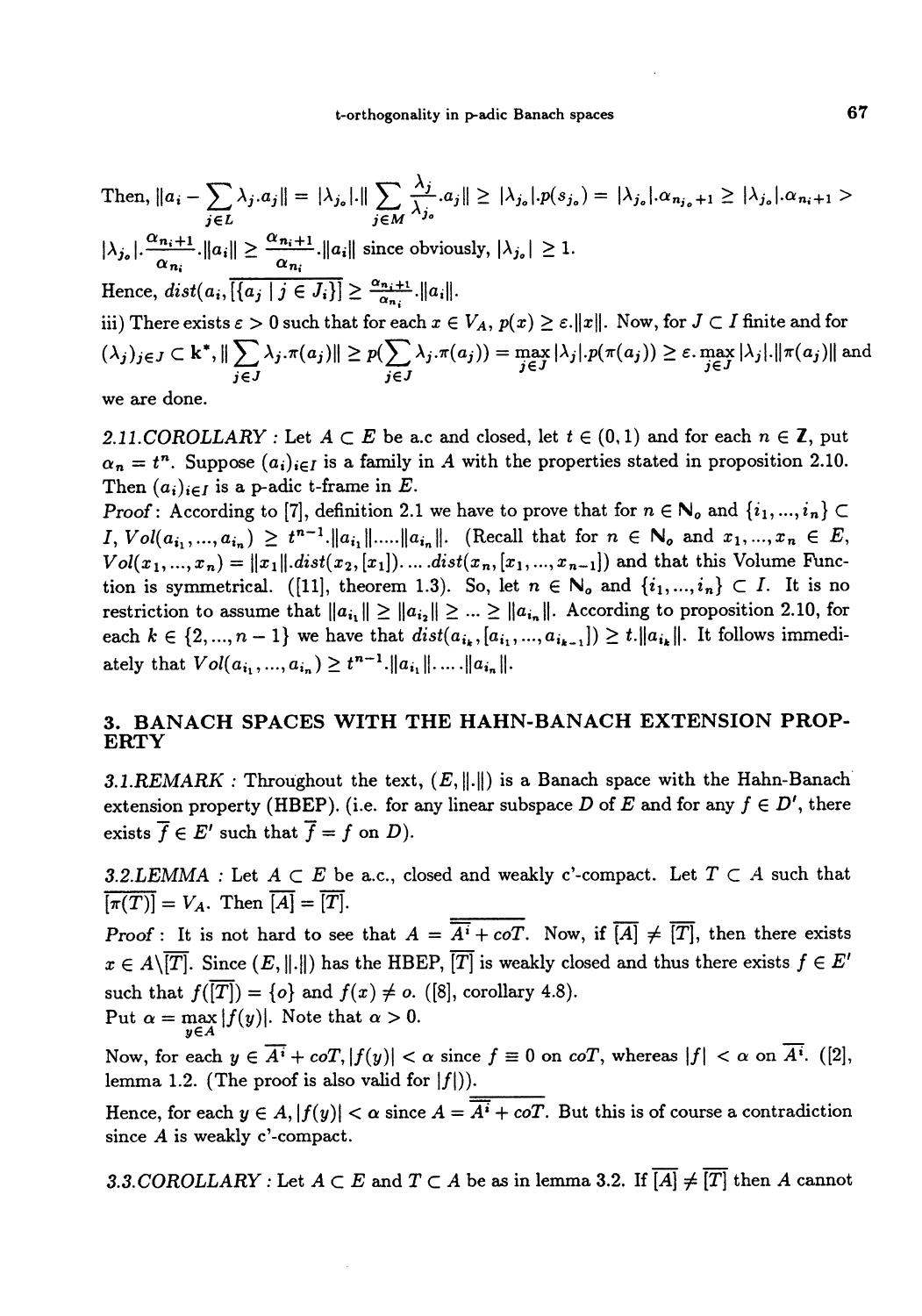#### S. Borrey

be weakly c'-compact. Proof : Apply lemma 3.2.

3.4.PROPOSITION : Let  $A \subset E$  be a.c., closed and weakly c'-compact. Then the following are equivalent :

i) A is c'-compact ;

ii)  $(V_A, \|\cdot\|)$  is of countable type.

Proof :

i)  $\Rightarrow$  ii) : There exists a t-orthogonal sequence  $(x_n)_{n\in\mathbb{N}_o}$  in  $(E, \|\cdot\|)$  such that  $A = \overline{co}(x_n)$  $n \in \mathbb{N}_o$ ). ([10], corollary 2.8). It follows that  $V_A = \overline{[\{x_n \mid n \in \mathbb{N}_o\}]}$ .

ii)  $\Rightarrow$  i) : Let  $(s_n)_{n\in\mathbb{N}_o} \subset V_A$  such that  $V_A = \overline{\{\{s_n \mid n \in \mathbb{N}_o\}\}}$ . For each  $n \in \mathbb{N}_o$ , choose  $a_n \in A$  such that  $\pi(a_n) = s_n$ . According to lemma 3.2,  $\overline{[A]} = \overline{[\{a_n \mid n \in N_o\}]}$ . Now apply [8], lemma 3.1 and observe that a weakly c'-compact compactoid is c'-compact. (Apply  $[9]$ , theorem  $5.12$ )

3.5.LEMMA : Suppose the valuation on K is dense, let  $A \subset E$  be a.c., closed, weakly c'-compact and infinite-dimensional and let  $(a_i)_{i\in I}$  be a family in A such that  $(\pi(a_i))_{i\in I}$ is a t-orthogonal base of  $(V_A, ||.||)$   $(t \in (0,1))$ . Then  $\inf_{i \in I} ||\pi(a_i)|| = 0$ .

Proof : First note that since  $[A] = \{ \{a_i \mid i \in I \} \}$  (lemma 3.2), I is infinite. Now, suppose  $\inf_{i\in I} \|\pi(a_i)\| = \alpha > 0$ . Put  $\beta = \sup_{x\in A} \|x\|$ . (According to [9], corollary 7.7, A is bounded, since  $(E, ||.||)$  is a polar space ([6], proposition 5.1)). It follows by [3], lemma 3.11 that  $(a_i)_{i\in I}$ is a t'-orthogonal family in  $(E, ||.||)$  where  $t' = \frac{t.\alpha}{\beta}$ .

Let  $(i_k)_{k\in\mathbb{N}_o}$  C I and choose  $(\xi_k)_{k\in\mathbb{N}_o}$  C K such that  $|\xi_1|$  <  $|\xi_2|$  < ... < 1 and  $\lim_{k\to\infty} |\xi_k| = 1.$ 

Put 
$$
f : \overline{[\{a_i \mid i \in I\}]} \to K : \sum_{i \in I} \lambda_i.a_i \to \sum_{k \in \mathbb{N}_o} \lambda_{i_k}.\xi_k
$$
.  $f$  is well defined and for  $x \in \overline{[\{a_i \mid i \in I\}]}$ ,

 $|f(x)| < \max_{k \in \mathbb{N}_s} |\lambda_{i_k}| \leq \frac{1}{\alpha} \cdot \max_{k \in \mathbb{N}_s} |\lambda_{i_k}| \cdot ||a_{i_k}|| \leq \frac{1}{t'.\alpha} \cdot ||x||$ , hence f is continuous.

Now, for  $x \in co(a_i | i \in I), |f(x)| = |f(\sum_{i \in I} \lambda_i.a_i)| \leq \sup_{k \in \mathbb{N}_o} |\lambda_{i_k}| |\xi_k| < \sup_{k \in \mathbb{N}_o} |\lambda_{i_k}| \leq 1$ . But  $\sup |f(x)| = \sup |f(a_{i_k})| = 1.$  $x \in co(a_i|i \in I)$  keN<sub>a</sub>

Hence, there is no  $x \in co(a_i \mid i \in I)$  such that  $|f(x)| = 1$ . But according to [3], proposition 4.3 (the condition that A is polar is not needed in the proof),  $co(a_i | i \in I)$  is weakly c'-compact and this contradicts the previous.

3.6.PROPOSITION : Suppose the valuation on K is dense and that K is not spherically complete. Let  $A \subset E$  be a.c., weakly c'-compact and infinite-dimensional, let  $t \in (0,1)$ and let  $(a_i)_{i\in I}$  be a family in  $A\setminus\{o\}$  such that  $(\pi(a_i))_{i\in I}$  is a t-orthogonal base of  $(V_A, \|\cdot\|)$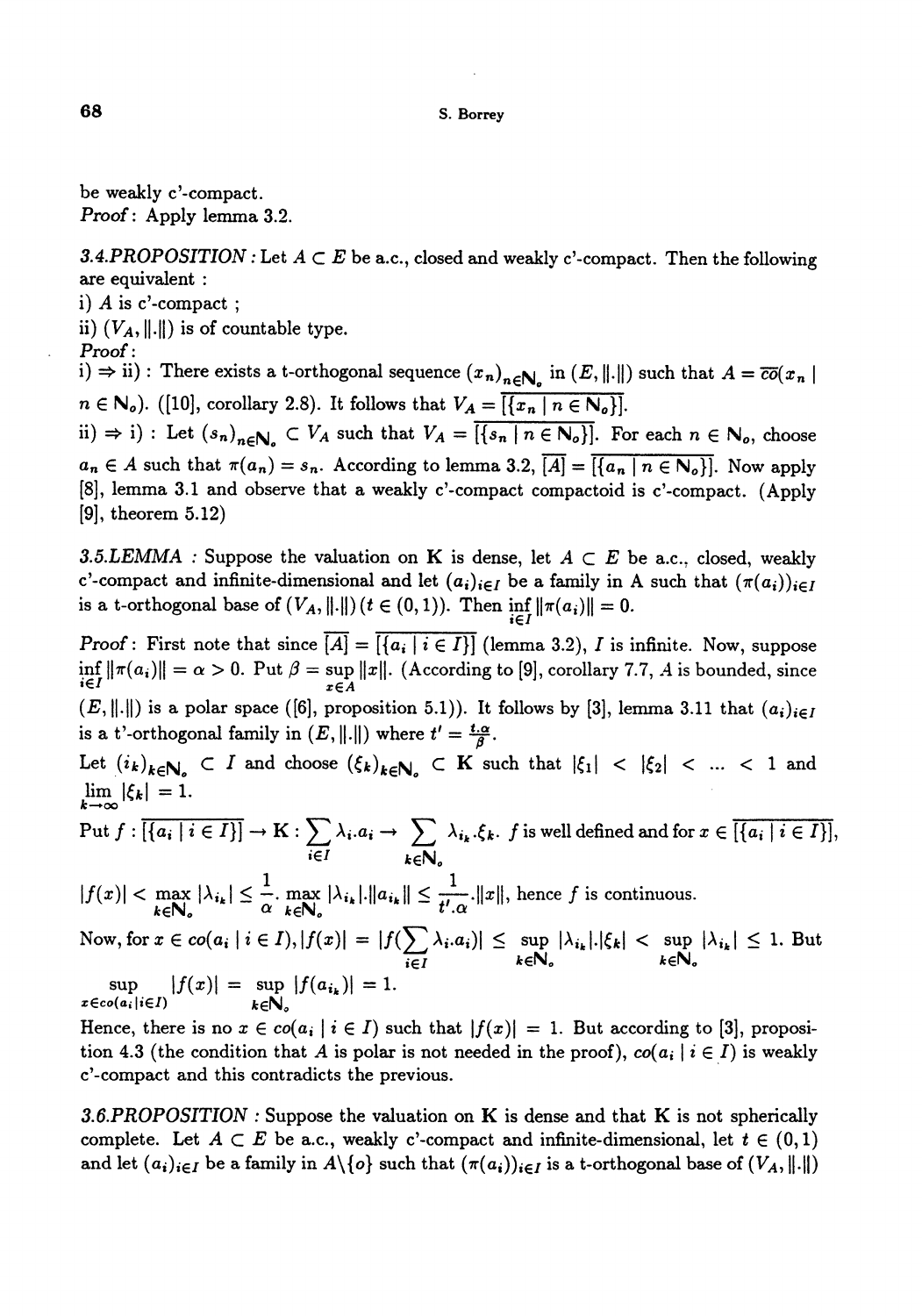and such that  $(a_i)_{i\in I}$  satisfies the conditions of corollary 2.11. Then the following are equivalent :

i)  $[A]$  has a base; ii)  $\lim_{i \in I} ||a_i|| = 0.$ 

Proof :

ii)  $\Rightarrow$  i) : Suppose  $\overline{[A]}$  has a base. Then A is c'-compact ([8], theorem 2.7,  $(\alpha) \Rightarrow (\delta)$ ) and thus [A] is of countable type. Now, as  $(a_i)_{i\in I}$  is a p-adic t-frame (corollary 2.11), it follows that I is countable. ([7], theorem 2.5). But then  $\lim_{i \in I} ||\pi(a_i)|| = 0$  (lemma 3.5), and thus, by construction  $\lim_{i \in I} ||a_i|| = 0.$ 

i)  $\Rightarrow$  ii) : Suppose  $\lim_{i \in I} ||a_i|| = 0$ . As for each  $i \in I$ ,  $||a_i|| \neq 0$ , it follows that I is countable. But then  $V_A$  is of countable type and thus A is c'-compact. (Proposition 3.4). It follows that  $[A]$  is of countable type ([10], proposition 2.3), hence  $[A]$  has a base ([12], theorem 3.16).

3.7.PROPOSITION : Suppose the valuation on  $K$  is dense and that  $K$  is not spherically complete. Let  $A \subset E$  be a.c., polar, weakly c'-compact and infinite-dimensional, let  $t \in (0,1)$  and let  $(a_i)_{i \in I}$  be a family in A such that for each  $i \in I$ ,  $dist(a_i, \overline{co}(a_j \mid j \neq i)) \geq t$ .  $||a_i|| > 0$ . (Note that A is closed ([9], proposition 3.4), hence, according to proposition 2.10, such a family exists). Now, if  $\lim_{i \in I} ||a_i|| \neq 0$ , then  $(a_i)_{i \in I}$  cannot be an  $\alpha$ -orthogonal family in  $(E, ||.||)$ , for each  $\alpha \in (0, 1]$ .

**Proof : First note that in Banach spaces with the HBEP, A is weakly c'-compact in E if** and only if A is weakly c'-compact in  $\overline{[A]}$ . Note also that the condition  $dist(a_i, \overline{co}(a_j \mid j \neq j))$ i))  $\geq t$ .  $||a_i|| > 0$  implies that  $(a_i)_{i \in I}$  is a t-orthogonal base of  $(V_A, ||.||)$  (theorem 2.1) and thus  $I$  is infinite. (Same reasoning as in the proof of lemma 3.5).

Suppose there exists  $\alpha \in (0,1]$  such that  $(a_i)_{i \in I}$  is an  $\alpha$ -orthogonal family in  $(E, \|\cdot\|)$ . According to lemma 3.2,  $\overline{[A]} = \overline{[\{a_i \mid i \in I\}]}$ . It follows that  $(a_i)_{i \in I}$  is an  $\alpha$ -orthogonal base of  $\overline{[A]}$ . Let  $(i_k)_{k \in \mathbb{N}_o} \subset I$  such that for each  $k \in \mathbb{N}_o$ ,  $||a_{i_k}|| \geq \varepsilon > 0$  and let  $(\xi_k)_{k \in \mathbb{N}_o} \subset K$ such that  $|\xi_1| < |\xi_2| < ... < 1$  and  $\lim_{k \to \infty} |\xi_k| = 1$ .

Put  $f : \overline{[A]} \to \mathbf{K} : \sum_{i \in I} \lambda_i a_i \to \sum_{k \in \mathbb{N}_o} \lambda_{i_k} \xi_k$ . *f* is well defined and for  $x \in \overline{[A]}$ ,  $\max_{k \in \mathbb{N}_o} |\lambda_{i_k}| \leq \frac{1}{\varepsilon} \max_{k \in \mathbb{N}_o} |\lambda_{i_k}| |\lambda_{i_k}| \leq \frac{1}{\varepsilon \cdot \alpha}$ .  $||x||$ , hence f is continuous. Now, for  $x \in co(a_i | i \in I), |f(x)| = |f(\sum \lambda_i.a_i)| \leq \sup |\lambda_{i_k}| |\xi_k| < \sup |\lambda_{i_k}| \leq 1$  $i\in I$   $k\in\mathbb{N}_o$   $k\in\mathbb{N}_o$ Since  $A = \overline{co}^{\sigma}(a_i \mid i \in I)$  ([3], corollary 4.7. (The proof is valid in polar Banach

spaces, hence in Banach spaces with HBEP. ([6], proposition 5.1)), it follows that for each  $x \in A, |f(x)| < 1$ . But,  $\sup_{x \in A} |f(x)| = \sup_{k \in \mathbb{N}_o} |f(a_{i_k})| = 1$ , which contradicts the fact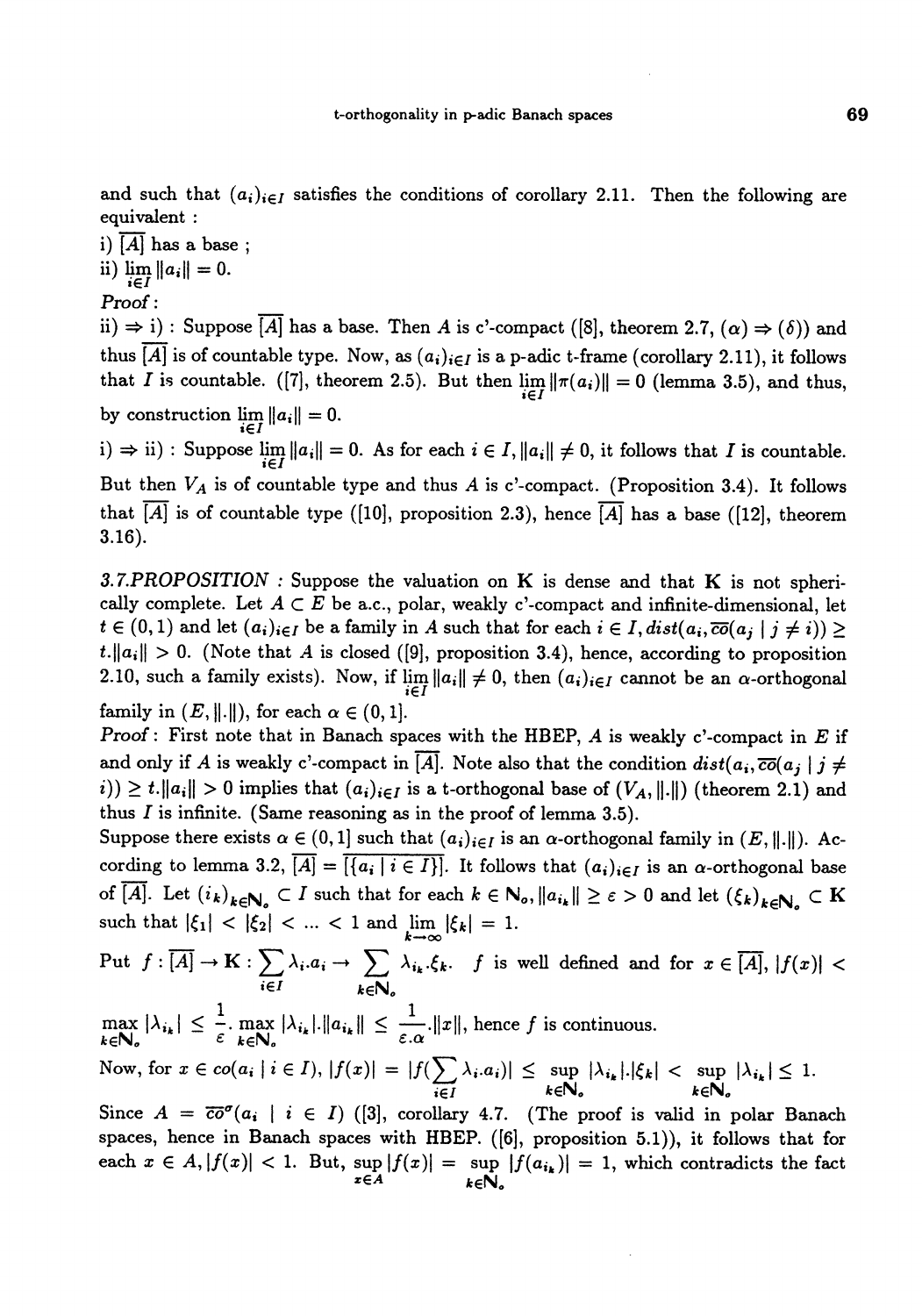that  $A$  is weakly c'-compact.

3.8.REMARK : I don't know whether the following is true :

Suppose the valuation on K is dense and that K is not spherically complete. Let  $A \subset E$ be a.c., polar, weakly c'-compact and infinite-dimensional, let  $t \in (0,1)$  and let  $(a_i)_{i \in I}$  be a family in  $A\setminus\{o\}$  such that  $(\pi(a_i))_{i\in I}$  is a t-orthogonal base of  $(V_A, \|\cdot\|)$  and such that  $(a_i)_{i \in I}$  satisfies the conditions of corollary 2.11.

Are the following equivalent ?

i)  $[A]$  has a base;

ii)  $\lim_{i \in I} ||a_i|| = 0$ ;

iii) There exists  $\alpha \in (0,1]$  such that  $(a_i)_{i \in I}$  is an  $\alpha$ -orthogonal family in  $(E, \|\cdot\|)$ .

As we have seen in proposition 3.6, i)  $\Leftrightarrow$  ii), whereas iii)  $\Rightarrow$  i) and iii)  $\Rightarrow$  ii) (proposition 3.7). The problem is to prove one of the other implications. These implications would be easily proved if a p-adic t-frame in a Banach space with a base is an  $\alpha$ -orthogonal family for some  $\alpha \in (0,1]$ .

I don't know if the equivalence of i), ii) and iii) above would bring us closer to solving the (still?) open problem that in strongly polar Banach spaces (or perhaps in Banach spaces with HBEP) each weakly c'-compact subset is c'-compact, but it might perhaps help in answering a weaker version of the problem stated in remark 2.5.

#### REFERENCES

[1] BORREY, S. : Weakly c'-compact subsets of non-archimedean Banach spaces over a spherically complete field. Collect. Math. (Univ. de Barcelona) 40, 1, 31-53. (1989)

[2] BORREY, S. : On the Krein-Milman theorem in vector spaces over a non-archimedean valued field K. Indag. Mathem., N.S., 1 (2), 169-178. (1990)

[3] BORREY, S. : Weak c'-compactness in (strongly) polar Banach spaces over a nonarchimedean, densely valued field. Lecture Notes in pure and applied Mathematics, Vol. 137, entitled P-adic functional analysis and edited by J.M. Bayod, J. Martinez-Maurica and N. De grande-De Kimpe, 31-46. (1992)

[4] BORREY, S. : Non-archimedean Banach spaces over trivially valued fields. P-adic functional analysis, Editorial Universidad de Santiago, Chile, 17 - 31. (1994)

[5] BORREY, S. and SCHIKHOF, W.H. : Weak and strong c-compactness in non- archimedean banach spaces. Simon Stevin, a quarterly journal of Pure and applied Mathematics, Vol. 67 (1993), Supplement. (1993)

[6] DE GRANDE-DE KIMPE, N. and PEREZ-GARCIA, C. : Weakly closed subspaces and the Hahn-Banach extension property in p-adic analysis. Proc. of the Kon. Ned. Akad. v. Wetenschappen, A 91 (3), 253-261. (1988)

[7] DE GRANDE-DE KIMPE, N. and PEREZ-GARCIA, C. and SCHIKHOF, W.H. : Padic t-frames and (FM) spaces. Canadian Math. Bull., Vol. 35 (4), 475 - 483. (1992) [8] SCHIKHOF, W.H. : Weak c'-compactness in p-adic Banach spaces. Report 8648, Dep. of Math., Catholic University, Toemooiveld, 6525 ED Nijmegen, The Netherlands. (1986)